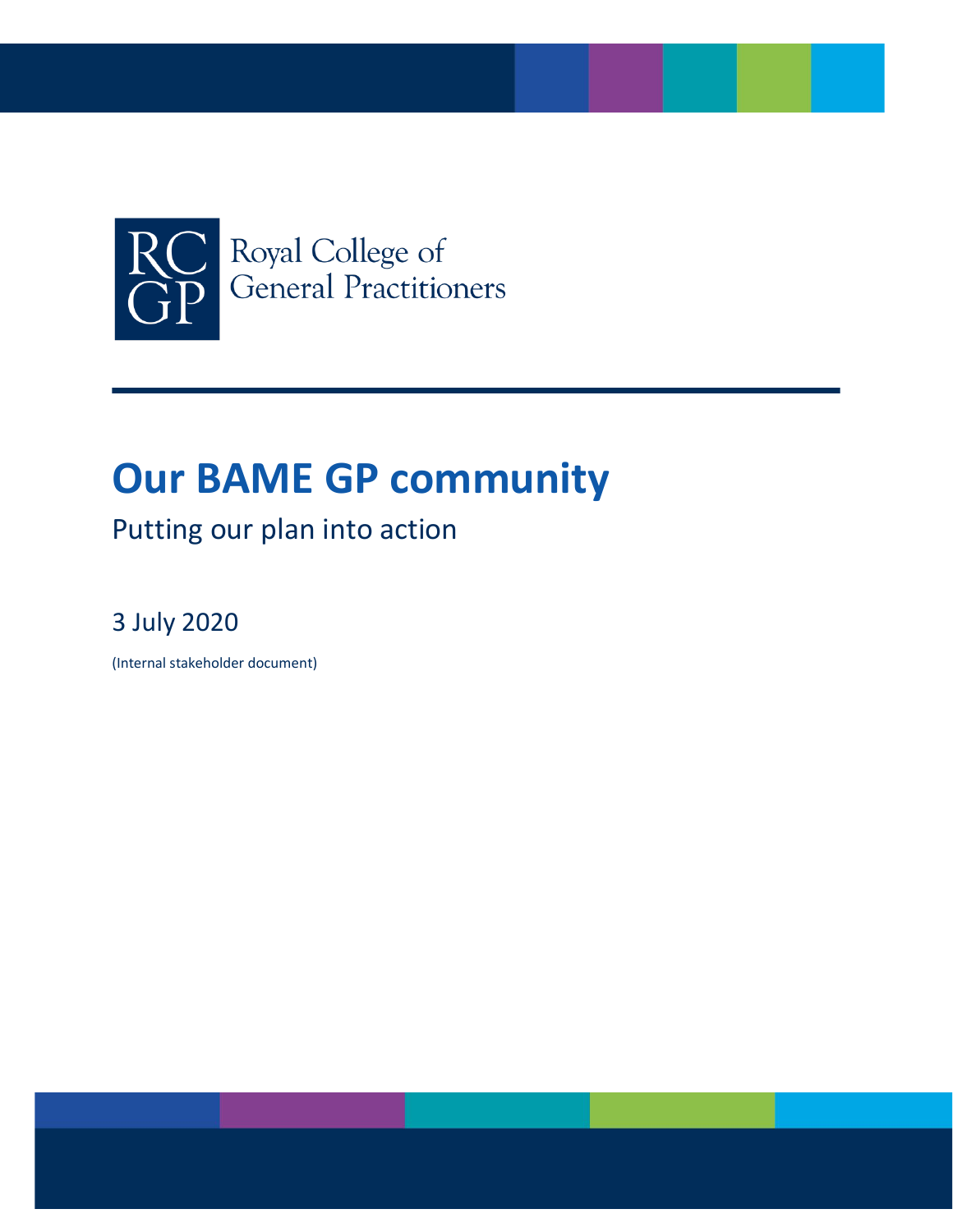### **Our commitment to our members**

As a College and a collective we have, and will always, commit to seeking out and challenging inequalities that exist both within our organisation and in the general practice community. We are have created an action plan to improve the way in which the College addresses these issues.

### **Short Term goals (April 2020-March 2021)**

#### **Awareness raising**

- o Develop a statement of appreciation of staff and members from all backgrounds.
- o Work with stakeholders to ensure data on general practice diversity is readily available.
- o Run a specific campaign to reject racism towards GPs (including trainees) and other practice staff.
- o Also work with local extended partnerships with the aim of creating a culture of "Zero Tolerance " of racist behaviour
- o Provide training materials for practices and faculties on how to tackle prejudice and recognise bias.
- o Identify GPs in every Faculty who can showcase their personal stories and successes, and use BAME 'voices' from our membership in College publicity materials.
- $\circ$  Replicate the lessons of the College's successful LGBT Pride campaign to create a similar campaign for our BAME GPs, and continue to celebrate BlackHistory Month.
- o Put EDI on the agenda of all standing committees in the next year including the Specialist Advisory Committee (SAC)\* see Training and education section.

#### **Representation and positive Inclusion**

- $\circ$  Finalise the updated Equality, Diversity and Inclusion (EDI) plan which applies to all levels of staff and recruitment policies.
- o Review all role descriptors for RCGP and ask all committees to encourage a mix of members.
- o Alter templates and descriptors for all awards to encourage people to put forward candidates from all backgrounds.
- o Encourage the RCGP Faculties to recognise and embrace diversity, actively encouraging BAME members to join and be involved with the work of Faculties.
- o Develop a role description for, and recruit, Faculty EDI champions.
- o Check all current and future visual materials to ensure we show a broad mix of ethnic backgrounds across everything we produce.
- o Review of RCGP Fellowship applications and outcomes to encourage BAME applicants.
- o Create and use an online forum to encourage discussion and sharing among Members.
- o Specific events / streams at annual conference to encourage debate and learning on EDI.
- o Consider an RCGP Standing Advisory Group and links with representation at all levels.
- o Underpin each action with SMART targets and ensure that these are reviewed at various intervals during the lifecycle of this plan.

#### **Training and education**

- o Ensure that the new Recorded Consultation Assessment (RCA) adheres to the same EDI standards as the other components of the MRCGP exam, including a robust equality impact assessment.
- $\circ$  Shared learning through our online communities and faculties, with a survey to understand what is being done to support BAME GPs. We will also find useful mechanisms to share and report back on the impact these activities are having.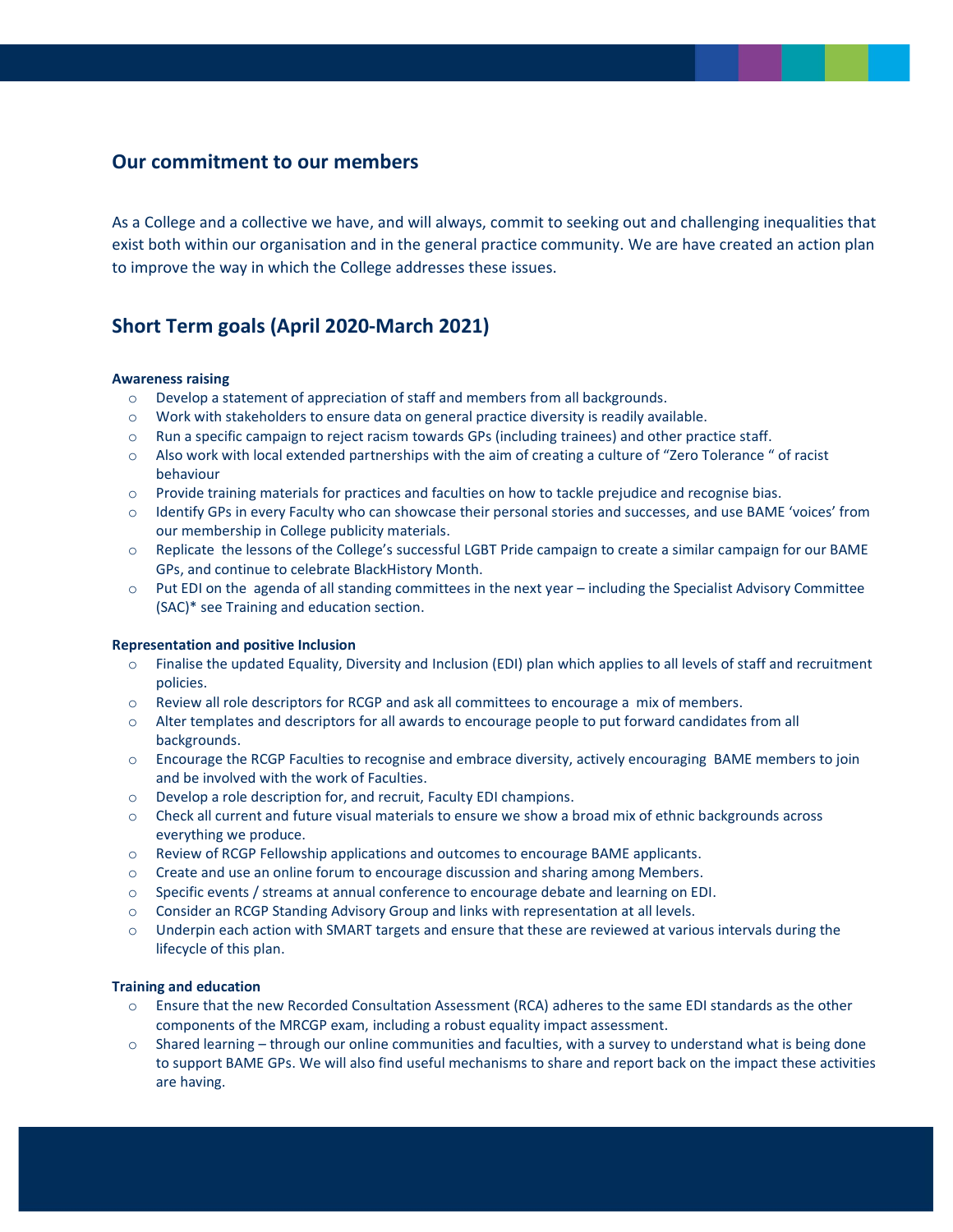- o Seek out allies in leadership, learning from them about how to gain similar competencies and opportunities.
- o Outreach from College leaders to BAME communities to provide shadowing or mentoring opportunities in leadership to encourage greater representation on Council, College committees and in other senior College roles.
- o Map developments for support of IMGs in training (also with HEE and DCs).
- o Review how the RCGP can actively help to extend the BAME community of GP trainers and examiners.
- o Link with Heads of Teaching through the Society of Academic Primary Care (SAPC) to look at diversity and representation issues at medical school and develop materials related to #DiscoverGP.

#### **Working with stakeholders**

- o Stakeholder mapping to forge or extend our relationships with relevant organisations, including working with medical schools.
- o Lobby for the recommendations of the Fenton Report on COVID-19's impact on BAME communities to be adopted in full, including the development of a tangible framework to measure progress and a summary of community engagement.
- $\circ$  Lobby for regular reporting across NHS of differential health outcomes, measured against an action plan.
- o Continue to champion and lobby for active risk assessment and appropriate working conditions for all staff working in practice to protect themselves during the COVID-19 crisis, taking into account the emerging evidence about demographic variation (age, gender, ethnicity.)
- o Lobby for the inclusion of primary care in the NHS staff survey.
- o Work within RCGP and with other stakeholders to ensure experiences of racism are monitored on an ongoing basis.
- o Calling on and working with governments across the UK to prioritise work on healthcare, health education and building trust in the health service among BAME communities.
- o Utilise expertise from other organisations on good practice in EDI and outreach, and create appropriate alliances to take relevant issues forward.

#### **CPD resources**

- o All resources including COVID-19 recovery documents should include BAME clinical aspects of care.
- o Create a BAME hub to host resources and guidance for GPs.
- o Create training modules to address problems (Speaking Up, Zero Tolerance, frameworks for staff to report racism and be supported etc.
- o Provide training, guidance and resources on how to create a positive inclusive culture in General Practice.